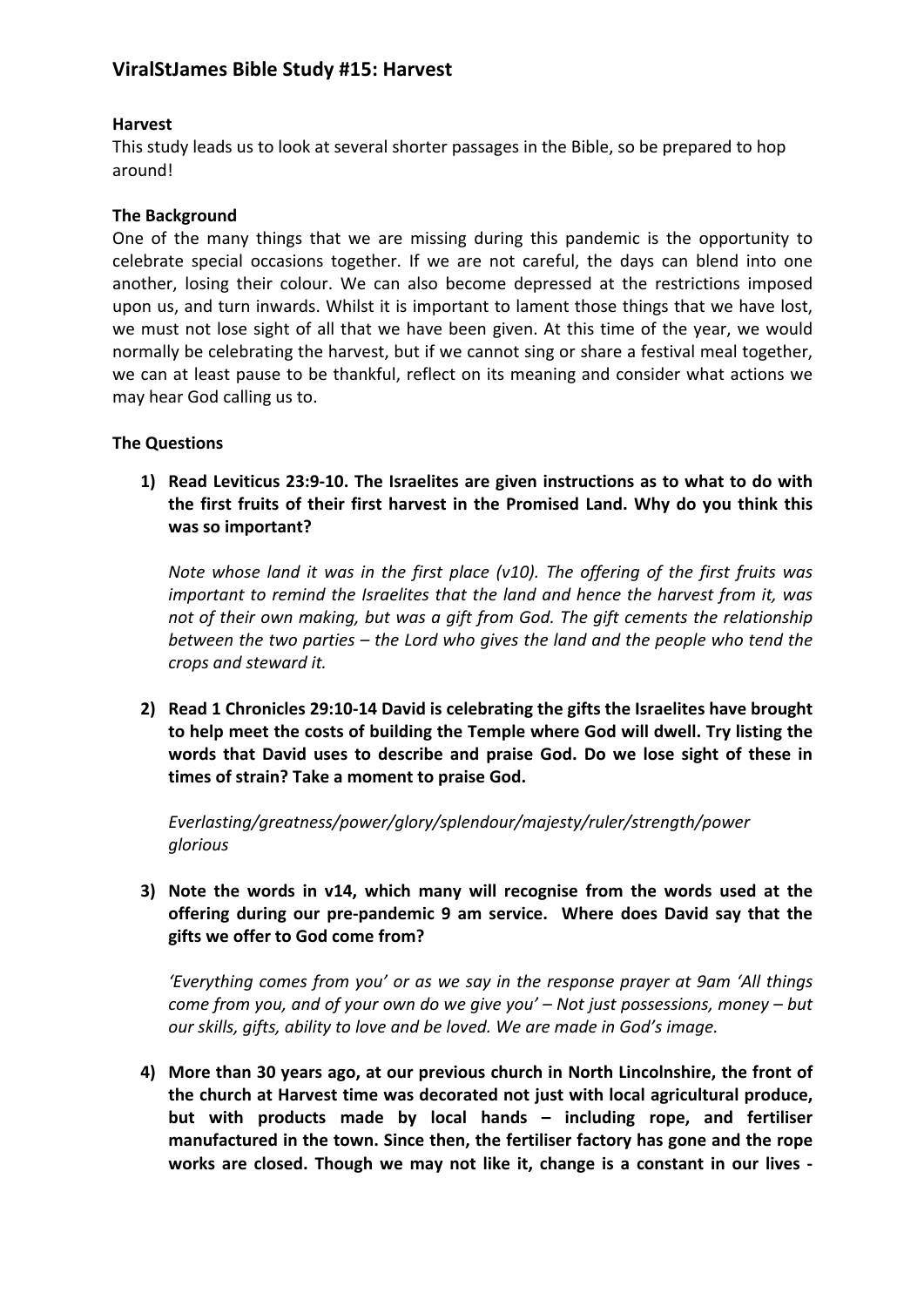**what objects or products would you give thanks for this harvest time? Would it be appropriate to bring up a broadband cable or laptop?**

*Without these modern methods of communication, how much more isolating would a covid-style lockdown have been like?*

**5) The Old Testament prophets were aware that giving thanks and praise to God was an empty gesture if it wasn't accompanied by a right attitude and actions (think of Cain and Abel in Genesis 4). Read Micah 6:6-8. What does the Lord require of us?**

*To act justly, love mercy, walk humbly with your God. The attitude of humility is demonstrated by our actions – God loves justice and showing mercy – as we are being re-made in his image, these actions should be part of our lives.* 

**In a society that purchases most of our food from supermarkets, and clothes from large chains, how can we demonstrate justice and love for others in our purchases?** 

*Fair trade; buying clothes that are from workers that are not being exploited; Supporting foodbanks?*

**6) Harvest is also a time to celebrate giving and generosity, and to remember our duties to support others. Read 2 Corinthians 9:6-15. What do you think Paul is referring to when he says that those who give generously 'will be made rich in every way' (v11)**

*-Paul appears to be celebrating the fact that those who give generously will be blessed, not financially, but growing in grace. The implication seems to be that those who give generously because they realise that God, through Jesus, has made our lives richer, will abound in good works (as Micah called for). Furthermore, those who benefit from our generosity in meeting the needs of God's people are encouraged and praise God, and in turn pray for us and give thanks for our generosity. It's a virtuous circle.* 

**Can you testify to the truth of Paul's words? Does being generous and helping to meet the needs of others help us to better understand God's generosity to us – the peace he gives, the ways in which the Spirit is working within us to transform our lives? How much do we value and pursue richness of life (or as Jesus calls it, 'life in all its fullness' rather than wealth and possessions?** 

7) **In his first letter to the Corinthians (9:11-12) Paul reminds his listeners that those who work in 'sowing spiritual seed among you' should also have the right of support (reap a material harvest). Do we see the need to support Keith, Richard and the work at St James?** 

*All the work at St James is supported by ourselves (via the Diocese), with no external support. Salaries, housing and pensions all have to be paid for, as do the costs of keeping the church building in good order. Whilst some charities have generously*